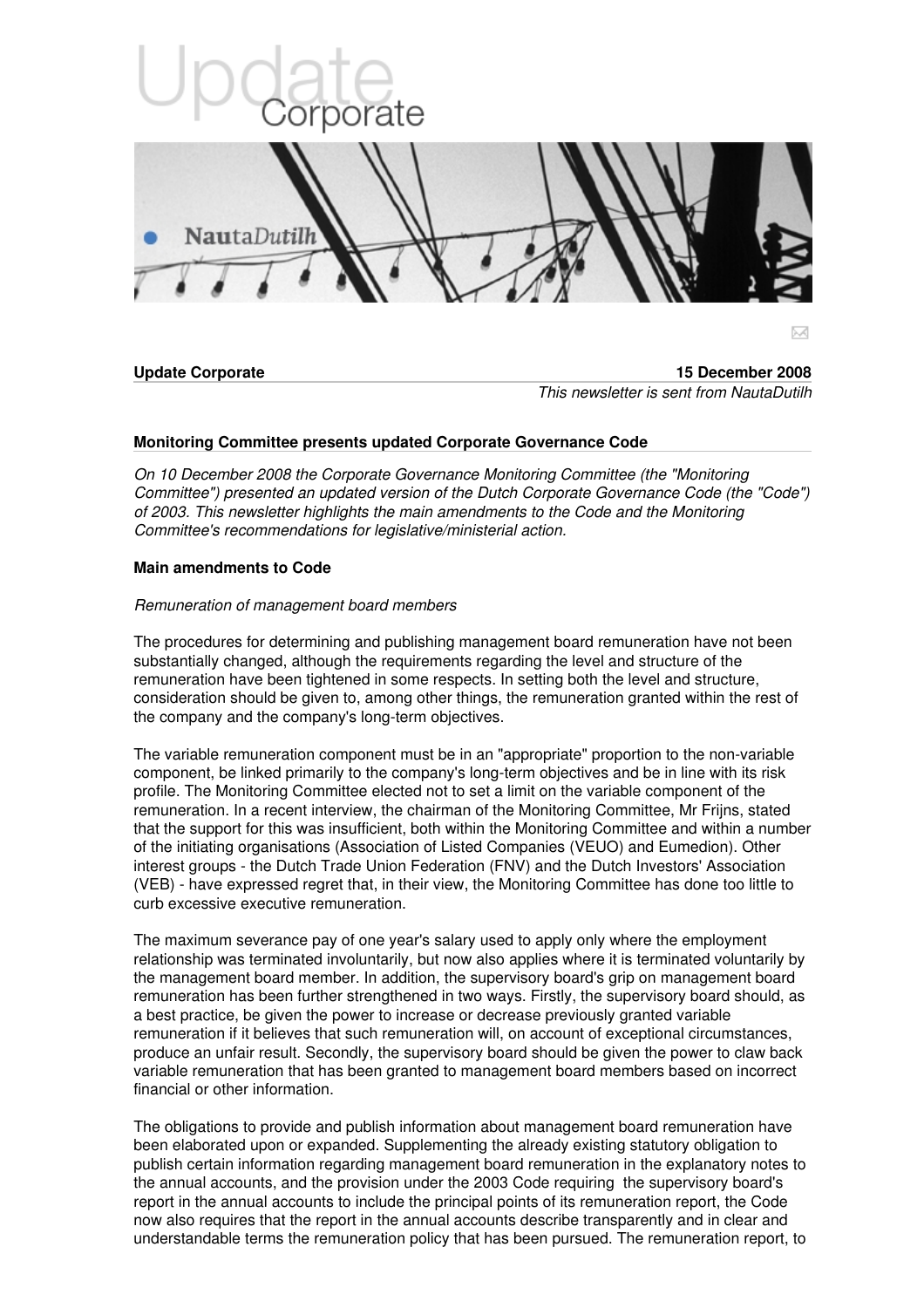be published on the company's website, should contain additional details. These include, in particular, information about (i) the cost of the remuneration, (ii) the shares, options and other share-based remuneration granted to each individual management board member, and (iii) the performance criteria to which the variable remuneration component is linked.

### *Shareholders' responsibility (response time)*

According to Frijns, a company should not be at the mercy of the stock markets, and for this reason a number of rules of conduct for shareholders have been introduced. A new principle requires shareholders to act in accordance with the standards of reasonableness and fairness in relation to the company, its bodies and other shareholders. This obligation is also laid down in Dutch statutory corporate law, but under the Code explicitly includes the willingness to enter into a dialogue with the company and fellow shareholders.

The Code also contains several rules of conduct for shareholders in the form of best practices, the most important of which is the introduction of a "response time". Prior to exercising his/its right to have an item put on the agenda for a general meeting, the shareholder should enter into discussions with the company. If the shareholder seeks to have an item put on the agenda regarding a subject that can result in a change in corporate strategy (for example through the dismissal of one or more management board members or supervisory board members), or if the shareholder seeks judicial authorisation to convene a general meeting for this purpose, he/it should give the management board the opportunity to invoke the right to a period of not more than 180 days in which to respond to the item in question before it is handled at the meeting. The management board should use this period for further deliberation, constructive consultation and the exploration of options.

In addition, the Code now imposes on shareholders a special responsibility in exercising their voting rights. The Code makes clear that a shareholder who relies on a voting recommendation by a third party (such as a proxy advisor) is expected to form his/its own judgment on the voting policy and advice of that third party. Moreover, a shareholder who has an item put on the agenda of a general meeting is required to explain and answer questions about that item at the meeting. It should also be noted that a pending bill to implement the Shareholders' Rights Directive requires a shareholder who wants to have an item put on the agenda to submit a duly reasoned request in writing.

The Monitoring Committee recommends that the response time be anchored in law, in order to increase "legal certainty and the effectiveness of the response time". Without a statutory basis, it is uncertain whether shareholders can be compelled to comply with the response time, which of course is also true of the other rules of conduct applicable to shareholders.

## *Duties and composition of supervisory board*

The supervisory duties of the supervisory board from now on explicitly extend to the relations between shareholders and the management board and to the relevant social responsibility aspects of the company's business practices. The Code does not specifically require the supervisory board to mediate conflicts between the management board and shareholders/groups of shareholders. Under case law, however, the supervisory board may have a duty to do so in certain circumstances.

In line with Anglo-American practice, the amendments give the chairman of the supervisory board a more important role by explicitly stating that he is the main contact person for the management board and for shareholders on matters relating to the functioning of management board members and supervisory board members.

The supervisory board should strive for diversity in its membership in terms of, among other criteria, gender and age.

## *Takeovers*

Contrary to what had been expected, the amendments do not include the addition of a chapter on the position of the management board and supervisory board in the event of a takeover, and in particular on conflicts of interest, fairness opinions and the requirement that management board members act in the corporate interest. The amendments do, however, require the management board to involve the supervisory board closely and in a timely manner whenever a third party is preparing a takeover bid for the company's shares or depositary receipts. In addition, the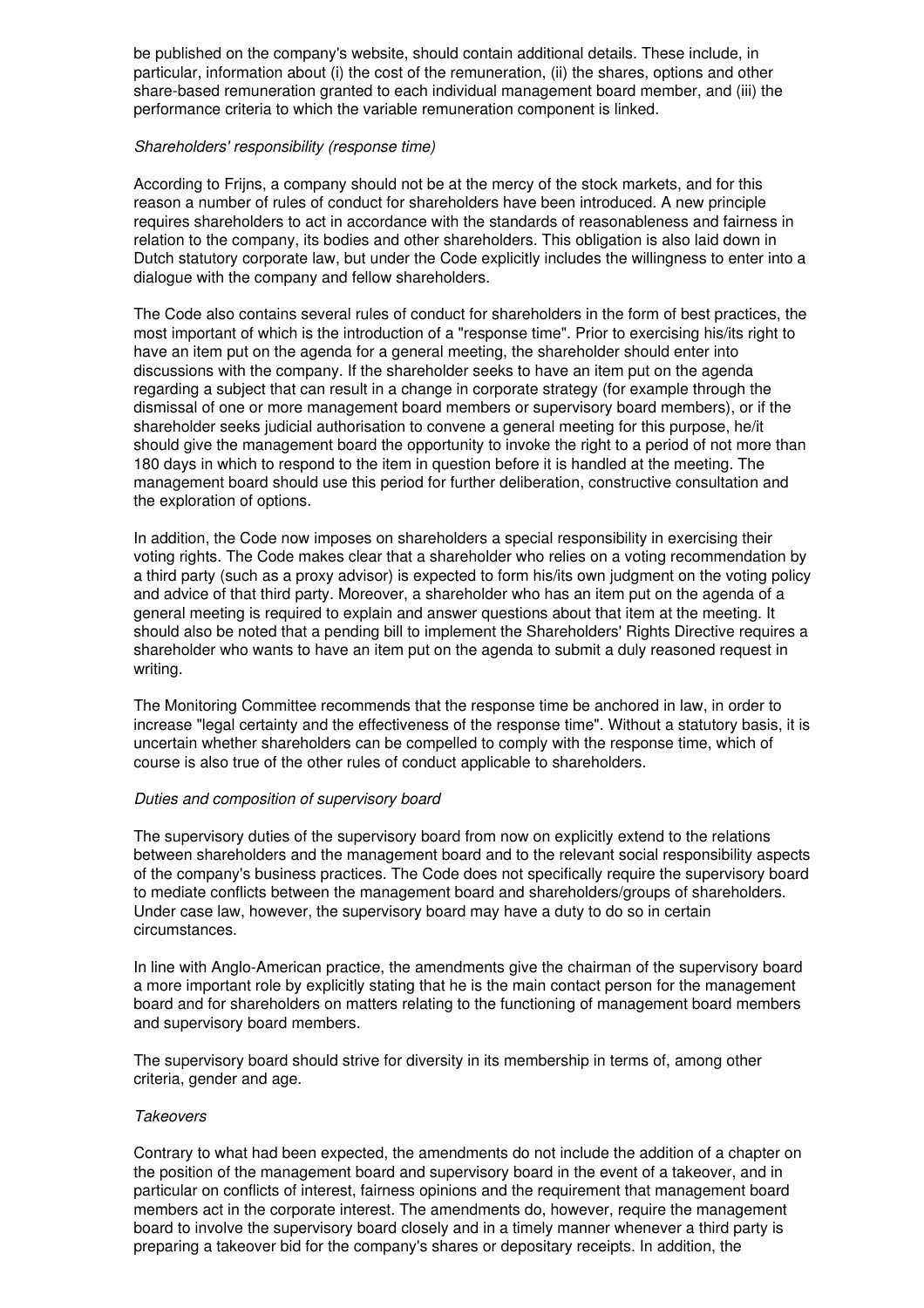management board of a company for whose shares a bid has been announced or made should immediately discuss with the supervisory board a request by a competing bidder to inspect the company's books and records.

## *One-on-ones with shareholders*

The company should formulate an outline policy on bilateral contacts with shareholders (one-on-ones) and publish this policy on its website. In this respect a balance has been sought between, on the one hand, the potential usefulness of such bilateral contacts and, on the other hand, their potential dangers (e.g. unequal treatment of shareholders and the disclosure of price-sensitive information).

## *Internal risk management*

The amendments emphasise the importance of internal risk management and express more clearly the responsibility of the management board (subject to the supervision of the supervisory board) in this regard. The management board should include in its annual report a description of, among other things, the company's risk profile and internal risk management and control systems, including any deficiencies therein. In addition, the management board is now required to issue an "in control" statement. The "proper and effective" (*adequaat en effectief*) standard therefore no longer applies.

## *Corporate social responsibility*

The duties of the management board and the supervisory board now include the obligation to consider the relevant social responsibility aspects of the company's business practices. The theme of corporate social responsibility recurs in several other places in the Code as well. In this respect, the Monitoring Committee has followed the recommendations made by the Burgmans Committee on 6 November 2008 (which can be consulted at www.ez.nl).

## **Recommendations for legislative/ministerial action**

In addition to making the recommendations set out above, the Monitoring Committee has recommended that the following action be taken by the legislature/relevant minister:

- designation of the Code as the code of conduct to which listed companies must refer in their annual report, indicating the extent to which they have complied with the best practice provisions (as they must presently do with respect to the 2003 Code);
- appointment of a new Monitoring Committee with the same features and powers as the present one;
- investigation of the possibility of adding a "put up or shut up" rule to the Dutch public offer rules;
- review of the bottlenecks in statutory buy-out proceedings and the solutions that have been proposed to eliminate them. A number of interest groups, e.g. Eumedion, the VEUO and the Confederation of Netherlands Industry and Employers (VNO-NCW), have pointed out that these proceedings are slow and that the high threshold for initiating them (a shareholding of at least 95%) compels acquirers to use other legal instruments (such as statutory mergers) that were not intended for, and are not tailored to, the elimination of minority shareholders remaining after a successful takeover.

The Code can be consulted at [www.commissiecorporategovernance.nl.](http://www.commissiecorporategovernance.nl/)

## **Monitoring Commissie presenteert geactualiseerde Corporate Governance Code**

*Op 10 december 2008 presenteerde de Monitoring Commissie Corporate Governance ("Monitoring Commissie") een geactualiseerde versie van de Nederlandse Corporate Governance Code ("Code") uit 2003. Deze nieuwsbrief geeft een overzicht van de belangrijkste aanpassingen van de Code, en van de aanbevelingen die de Monitoring Commissie aan de wetgever deed.*

## **Belangrijkste aanpassingen Code**

#### *Bezoldiging van bestuurders*

De procedure voor vaststelling en openbaarmaking van bestuurdersbeloningen is niet wezenlijk veranderd. Wel worden de vereisten met betrekking tot de hoogte en samenstelling van de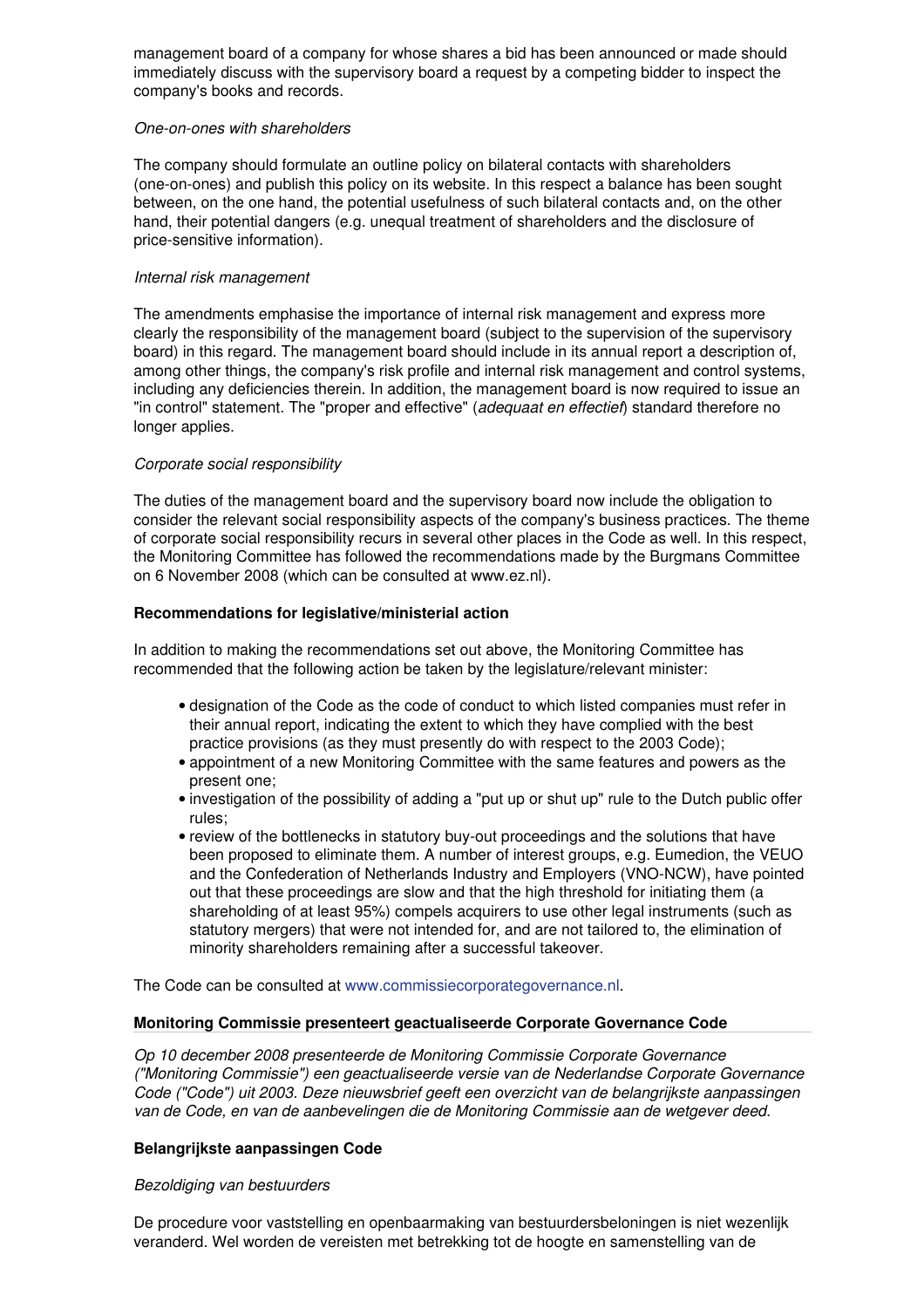bezoldiging op een aantal onderdelen aangescherpt. De hoogte en samenstelling moeten in ieder geval worden vastgesteld met inachtneming van (onder meer) de beloningsverhoudingen binnen de onderneming en de lange termijn doelstellingen van de vennootschap.

Het variabele deel van de beloning moet in een 'passende' verhouding tot de vaste beloning staan, in overwegende mate gerelateerd zijn aan lange termijn doelstellingen en in overeenstemming zijn met het risicoprofiel van de vennootschap. De Monitoring Commissie heeft er niet voor gekozen om een limiet te stellen aan het variabele deel van de beloning. Voorzitter Frijns van de Monitoring Commissie heeft aangegeven (*FD* 11 december 2008, p. 17) dat daarvoor onvoldoende draagvlak bestond, zowel binnen de Monitoring Commissie, als bij een aantal van de initiatiefnemende organisaties (Veuo, Eumedion). Andere belangenorganisaties (vakcentrale FNV en de VEB) betreuren dat de Monitoring Commissie te weinig heeft gedaan om de beloningen in de top van het bedrijfsleven aan banden te leggen (*NRC Handelsblad* 11 december 2008, p. 13).

De maximale vergoeding van eenmaal het jaarsalaris geldt niet langer alleen bij onvrijwillig ontslag, maar ook bij vrijwillig ontslag. De greep van de raad van commissarissen ("rvc") op de bestuurdersbeloningen wordt voorts verder verstevigd. In de eerste plaats moet als best practice de rvc de bevoegdheid krijgen de waarde van een eerder toegekende variabele bezoldigingscomponent op- of neerwaarts aan te passen, wanneer deze naar het oordeel van de rvc tot onbillijke uitkomsten leidt vanwege buitengewone omstandigheden. In de tweede plaats moet de rvc de bevoegdheid krijgen om de variabele beloning die op basis van onjuiste (financiële) gegevens is toegekend, van de bestuurder terug te vorderen (*claw back*).

De openbaarmakings- en informatieverplichtingen met betrekking tot bestuurdersbeloningen zijn op een aantal punten nader omschreven dan wel aangevuld. Voorheen golden reeds de (wettelijke) verplichting om bepaalde informatie in de toelichting op de jaarrekening te publiceren en de verplichting (onder de Code uit 2003) om de hoofdlijnen van het remuneratierapport van de rvc weer te geven in zijn verslag in de jaarrekening. Nieuw is het expliciete vereiste dat in het verslag in inzichtelijke en begrijpelijke termen op transparante wijze verantwoording wordt afgelegd over het gevoerde bezoldigingsbeleid. Het remuneratierapport, dat op de website van de vennootschap dient te worden geplaatst zal meer details moeten bevatten. Het gaat daarbij met name om informatie over de kosten van de bezoldiging, informatie ten aanzien van aan elk individu toegekende aandelen, opties en andere op aandelen gebaseerde bezoldigingscomponenten en de prestatiecriteria waaraan de variabele beloning is gekoppeld.

#### *Verantwoordelijkheid van aandeelhouders (responstijd)*

Volgens commissievoorzitter Frijns mag een onderneming geen speelbal worden van de aandelenmarkt, en was dat reden om in de Code een aantal 'spelregels' voor de aandeelhouders op te nemen (*FD* 11 december 2008, p. 17). Een nieuw principe schrijft voor dat de aandeelhouders zich ten opzichte van de vennootschap, haar organen en hun mede-aandeelhouders naar maatstaven van redelijkheid en billijkheid gedragen. Deze verplichting geldt reeds op grond van Boek 2 B.W., maar de Code voegt daaraan toe dat onder die verplichting tevens valt de bereidheid om een dialoog met de vennootschap en mede-aandeelhouders aan te gaan.

In de bij het nieuwe principe behorende best practices wordt een aantal gedragsnormen gespecificeerd. De belangrijkste is de introductie van de zogenoemde 'responstijd'. Voorafgaand aan de gebruikmaking van zijn agenderingsrecht dient de aandeelhouder in overleg te treden met de vennootschap. Indien de aandeelhouder voornemens is agendering te verzoeken van een onderwerp dat kan leiden tot wijziging van de strategie van de vennootschap, bijvoorbeeld door het ontslag van een of meer bestuurders of commissarissen, (of daartoe rechterlijke machtiging tot het bijeenroepen van een aandeelhoudersvergadering verzoekt) heeft het bestuur bij wijze van best practice-regel maximaal 180 dagen de tijd om daarop te reageren voordat het bedoelde onderwerp op een aandeelhoudersvergadering moet worden behandeld. Het bestuur dient de responstijd te gebruiken voor nader beraad en constructief overleg en de verkenning van alternatieven.

Daarnaast formuleert de Code een eigen verantwoordelijkheid van de aandeelhouder bij de uitoefening van zijn stemrecht. In dit opzicht wordt verduidelijkt dat van de aandeelhouder die gebruik maakt van stemadviezen van derde wordt verwacht dat hij zich een eigen oordeel vormt over het stembeleid en de stemadviezen van de betreffende adviseur (zogenoemde *proxy advisors*). Daarnaast krijgt de aandeelhouder de plicht om door hem geagendeerde onderwerpen ter vergadering toe te lichten en dienaangaande vragen te beantwoorden. Overigens bevat het thans aanhangige voorstel voor de implementatiewet Richtlijn aandeelhoudersrechten een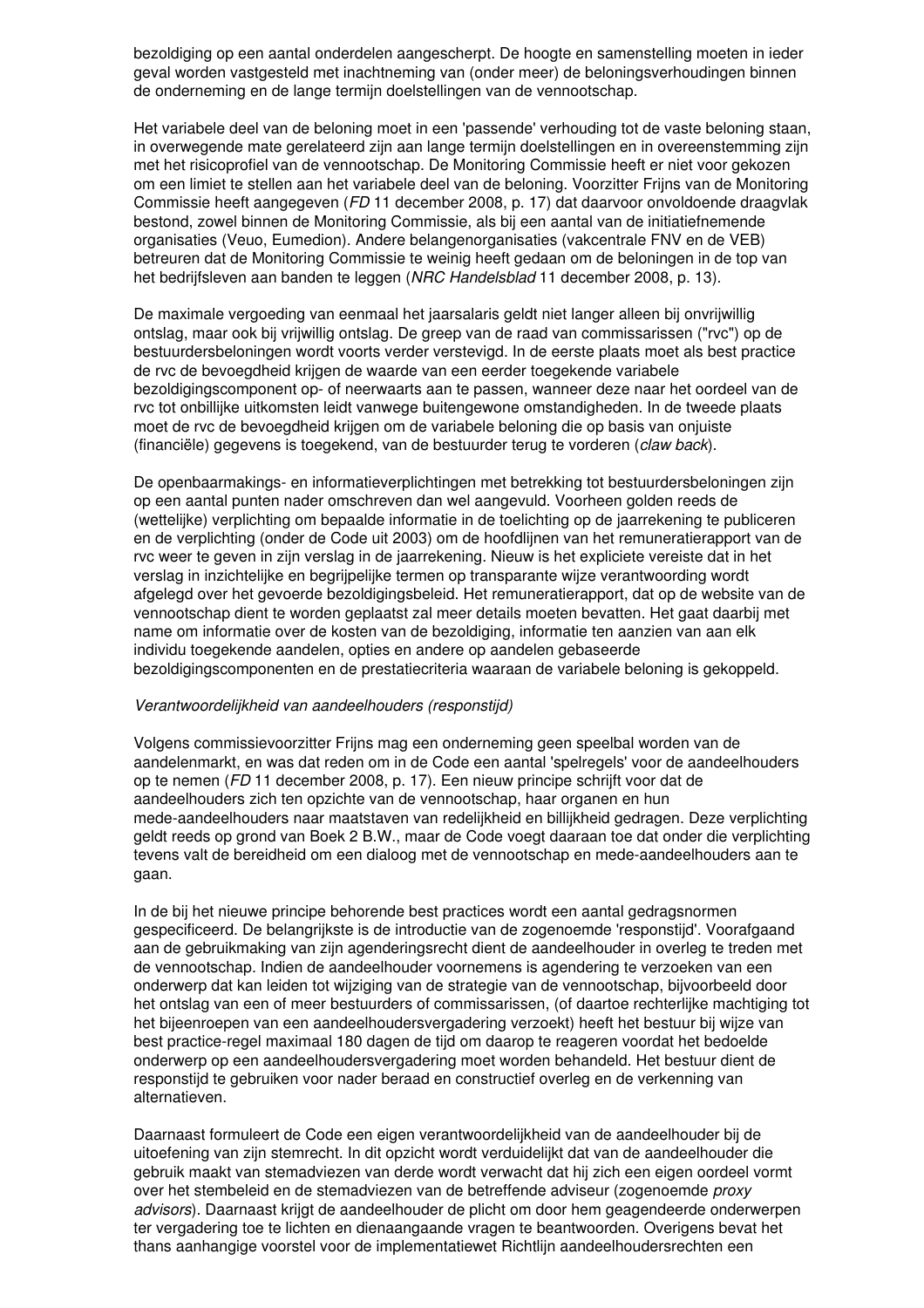verplichting voor de aandeelhouder om zijn verzoek om agendering schriftelijk te motiveren.

De Monitoring Commissie beveelt de wetgever aan om de responstijd wettelijk te verankeren, 'teneinde de rechtszekerheid en effectiviteit van de responstijd te vergroten'. Zonder wettelijke grondslag is onzeker of kan worden afgedwongen dat aandeelhouders de responstijd daadwerkelijk respecteren, hetgeen overigens ook geldt voor de overige gedragsnormen die tot aandeelhouders zijn gericht.

#### *Taak en samenstelling rvc*

De toezichthoudende taak van de rvc omvat voortaan expliciet de verhouding tussen het bestuur en de aandeelhouders van de vennootschap en de voor de onderneming relevante maatschappelijke aspecten van ondernemen. De Monitoring Commissie geeft de rvc geen specifieke opdracht (steeds) te bemiddelen bij conflicten tussen bestuur en (groepen van) aandeelhouders. Ondernemingsrechtelijke jurisprudentie toont overigens dat de rvc dit onder omstandigheden wel tot haar taak zal moeten rekenen.

In navolging van de Anglo-Amerikaans praktijk krijgt de rol van (de voorzitter van) de rvc daarmee meer gewicht. Zo is hij voortaan expliciet het voornaamste aanspreekpunt voor het bestuur en voor aandeelhouders over het functioneren van bestuurders en commissarissen.

Bij zijn samenstelling dient de rvc te streven naar diversiteit, onder meer met betrekking tot geslacht en leeftijd.

#### *Overnames*

Anders dan eerder voorzien, bevat de Code geen hoofdstuk over de positie van het bestuur en de rvc bij overnames waarin (onder meer) aandacht zou worden besteed aan het vennootschappelijk belang als leidraad voor het handelen van bestuur, tegenstrijdige belangen en *fairness opinions*. Wel schrijft de Code nu voor dat het bestuur, wanneer een overnamebod op de (certificaten van) aandelen in de vennootschap wordt voorbereid, de rvc tijdig en nauw dient te betrekken bij het overnameproces. Verder dient het bestuur van de vennootschap op wier effecten een bod is aangekondigd of uitgebracht een verzoek van een concurrerende bieder om inzage in de boeken van de vennootschap onverwijld met de rvc te bespreken.

#### *Omgang met aandeelhouders buiten vergadering (one-on-ones)*

De vennootschap dient een beleid op hoofdlijnen te formuleren, inzake bilaterale contacten met aandeelhouders (*one-on-ones*), en dient dit beleid op haar website te publiceren. Hiermee heeft de Monitoring Commissie getracht een balans te vinden tussen enerzijds de nuttige functie die deze bilaterale contacten kunnen vervullen en anderzijds de potentiële gevaren (ongelijke informatieverschaffing aan aandeelhouders, verstrekken van koersgevoelige informatie) die deze contacten meebrengen.

#### *Interne risicobeheersing*

Het belang van integraal risicomanagement wordt benadrukt. De verantwoordelijkheid van het bestuur ter zake, onder toezicht van de rvc, is nadrukkelijker tot uitdrukking gebracht. Het bestuur dient in het jaarverslag beschrijvingen op te nemen van (onder meer) het risicoprofiel en van (tekortkomingen van) risicobeheersings- en controlesystemen. Ook is een door het bestuur af te leggen *in control*-verklaring geïntroduceerd. De 'adequaat en effectief' maatstaf is hiermee komen te vervallen.

#### *Maatschappelijk verantwoord ondernemen*

Aan de taakomschrijvingen van bestuur en rvc is toegevoegd dat zij bij de uitoefening van die taak de voor de onderneming relevante maatschappelijke aspecten van ondernemen dienen te betrekken. Het thema van maatschappelijke ondernemerschap komt op nog een aantal plaatsen in de Code terug. De Monitoring Commissie volgde daarmee de aanbevelingen van de commissie-Burgmans van 6 november 2008 (te raadplegen op [www.ez.nl](http://www.ez.nl/)).

#### **Aanbevelingen van de Monitoring Commissie aan de wetgever**

Naast de hierboven reeds genoemde aanbevelingen, doet de Monitoring Commissie nog de volgende vier aanbevelingen aan de wetgever: